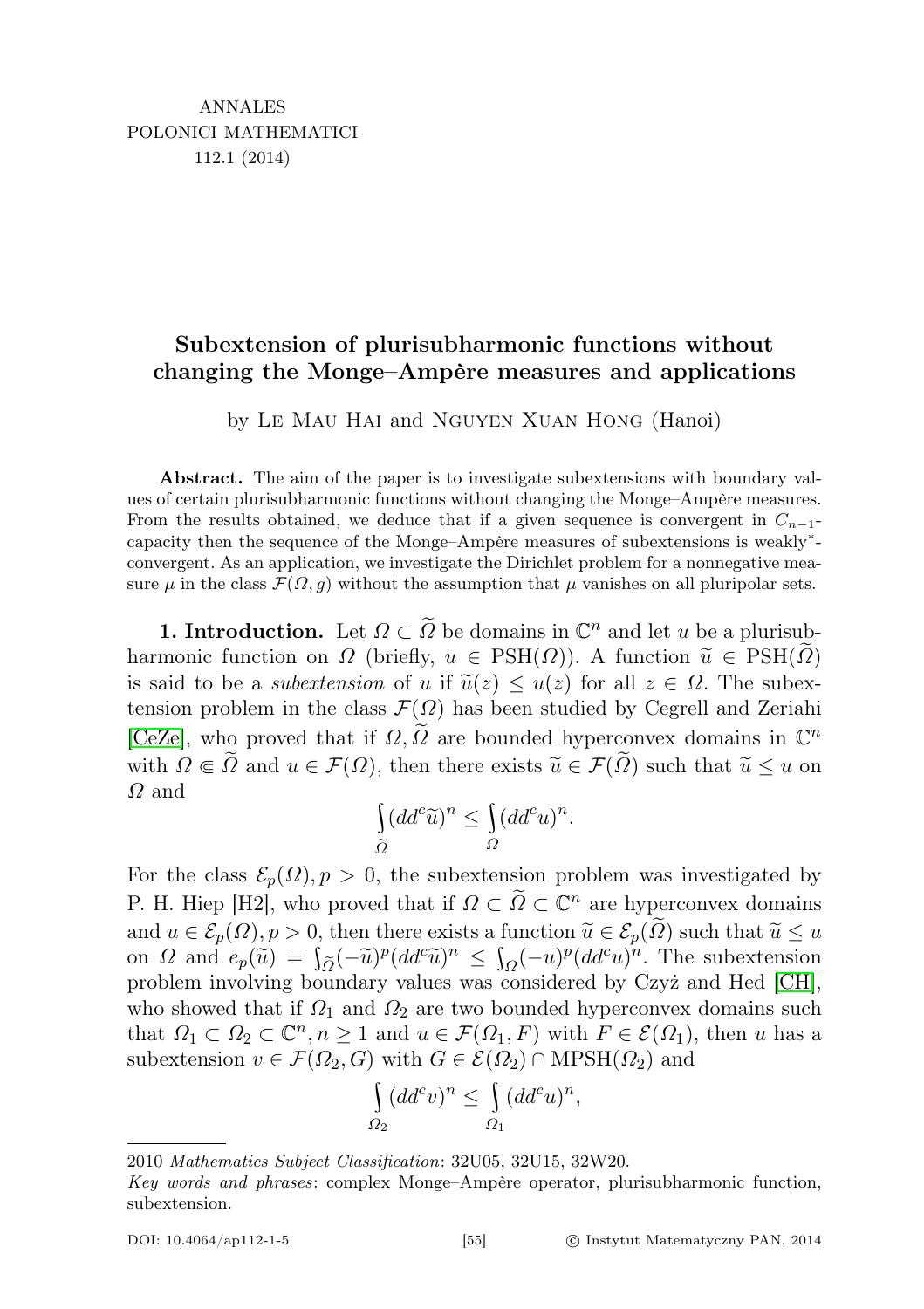under the assumption that  $F \geq G$  on  $\Omega_1$ , where  $\mathcal{F}(\Omega)$  (resp.  $\mathcal{E}(\Omega)$ ) are the classes of unbounded plurisubharmonic functions defined in Section 2 and  $MPSH(\Omega)$  denotes the set of maximal plurisubharmonic functions on  $\Omega$ . It should be remarked that in [\[CeZe\]](#page-11-0) and [\[CH\]](#page-11-1), only estimates on the total Monge–Ampère mass of the subextension and of the given function are obtained.

In this paper, besides establishing the existence of a subextension with given boundary values in the class  $\mathcal{F}(\Omega, f)$ , we prove that the Monge– Ampère measures of the subextension and of the given function do not change. Namely, we prove the following:

THEOREM 3.4. Let  $\Omega \subset \widetilde{\Omega}$  be bounded hyperconvex domains in  $\mathbb{C}^n$  and let  $f \in \mathcal{E}(\Omega)$  and  $g \in \mathcal{E}(\widetilde{\Omega}) \cap \text{MPSH}(\widetilde{\Omega})$  with  $f \geq g$  on  $\Omega$ . Then for every  $u \in \mathcal{F}(\Omega, f)$  with  $\int_{\Omega} (dd^c u)^n < \infty$  there exists  $\widetilde{u} \in \mathcal{F}(\widetilde{\Omega}, g)$  such that  $\widetilde{u} \leq u$ on  $\Omega$  and  $(dd^c\widetilde{u})^n = 1_{\Omega}(dd^c u)^n$  on  $\widetilde{\Omega}$ .

Note that from our results, it is easy to obtain estimates on the total Monge–Ampère mass, appearing in [\[CeZe\]](#page-11-0) and [\[CH\]](#page-11-1). Next, from the above result, we deduce a result on the weak<sup>∗</sup> -convergence of the sequence of the Monge–Ampère measures of subextensions if we assume that the given sequence is convergent in  $C_{n-1}$ -capacity (see Corolary [3.5](#page-8-0) below). Also, using the result obtained, we investigate the Dirichlet problem for a nonnegative measure  $\mu$  in the class  $\mathcal{F}(\Omega, g)$  with  $g \in \mathcal{E}(\Omega) \cap \text{MPSH}(\Omega)$ . It should be noticed that the above problem was considered earlier by Åhag, who solved the Dirichlet problem in the class  $\mathcal{F}(\Omega, g)$  for a nonnegative measure  $\mu$  under the assumption that  $\mu$  vanishes on pluripolar sets. In our note, we omit this assumption.

The paper is organized as follows. In Section 2, we give some elements of pluripotential theory which are necessary for our results. We recall some classes of unbounded plurisubharmonic functions introduced and investigated by Cegrell. Note that by the results of Cegrell [\[Ce1\]](#page-11-2), [\[Ce2\]](#page-11-3), the Monge– Ampère operator is well defined on these classes as a nonnegative Radon measure. Next, in Section 3, we prove the main results of the paper. We give new proofs for subextension of plurisubharmonic functions with boundary values and show the equality between the Monge–Ampère measures of the subextension and of the given function. In Section 4 we apply the above result to investigating the Dirichlet problem.

2. Preliminaries. The elements of pluripotential theory that will be used in this paper can be found in [\[ÅCCH\]](#page-10-0), [\[BT\]](#page-11-4), [\[Kl\]](#page-11-5), [\[Ko1\]](#page-11-6), [\[Ko2\]](#page-11-7) and [\[Xi\]](#page-11-8). Now we recall some Cegrell's classes of plurisubharmonic functions (see [\[Ce1\]](#page-11-2) and [\[Ce2\]](#page-11-3)) and classes of plurisubharmonic functions with generalized boundary values connected with Cegrell's classes. Let  $\Omega$  be an open set in  $\mathbb{C}^n$ .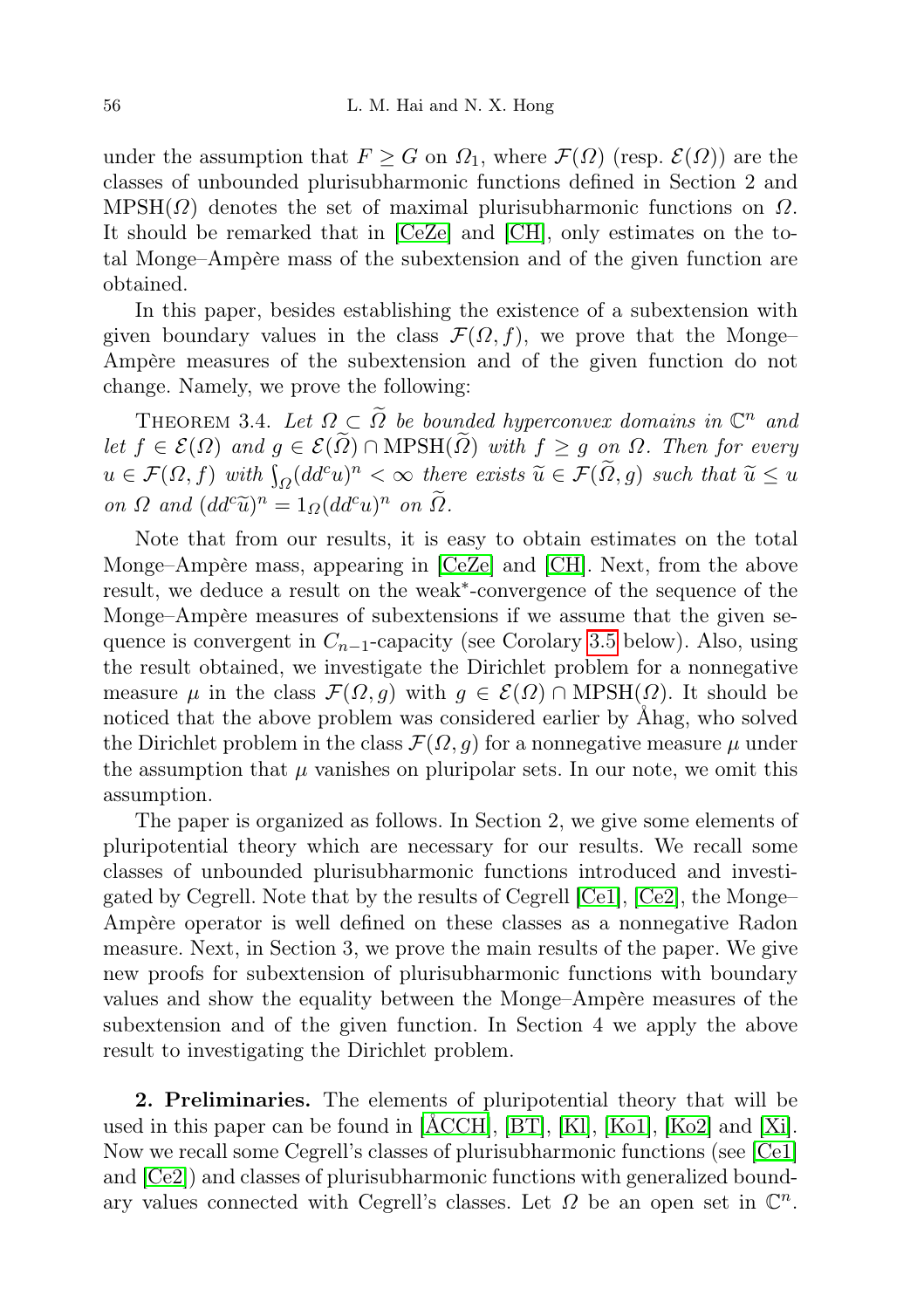By PSH<sup> $-$ </sup>( $\Omega$ ), we denote the set of negative plurisubharmonic functions on Ω.

**2.1.** Now we assume that  $\Omega$  is a bounded hyperconvex domain in  $\mathbb{C}^n$ . This means that  $\Omega$  is a bounded domain in  $\mathbb{C}^n$  and there exists a plurisubharmonic function  $\varphi : \Omega \to (-\infty, 0)$  such that  $\Omega_c = \{z \in \Omega : \varphi(z) < c\} \Subset \Omega$ for every  $c < 0$ . As in [\[Ce1\]](#page-11-2), we define the following subclasses of PSH<sup>-</sup>( $\Omega$ ):  $\mathcal{E}_0 = \mathcal{E}_0(\Omega) = \left\{ \varphi \in \mathrm{PSH}^-(\Omega) \cap L^\infty(\Omega) : \lim_{z \to \partial \Omega} \varphi(z) = 0, \, \int_{\Omega}$ Ω  $(dd^c\varphi)^n<\infty$ ,

$$
\mathcal{F} = \mathcal{F}(\Omega) = \left\{ \varphi \in \mathrm{PSH}^-(\Omega) : \exists \mathcal{E}_0 \ni \varphi_j \searrow \varphi, \, \sup_j \int_{\Omega} (dd^c \varphi_j)^n < \infty \right\},\,
$$

and

$$
\mathcal{E} = \mathcal{E}(\Omega) = \Big\{ \varphi \in \text{PSH}^-(\Omega) : \forall z_0 \in \Omega, \exists \text{ a neighbourhood } \omega \ni z_0,
$$

$$
\mathcal{E}_0 \ni \varphi_j \searrow \varphi \text{ on } \omega, \sup_j \Big( (dd^c \varphi_j)^n < \infty \Big\}.
$$

The following inclusions are obvious:  $\mathcal{E}_0 \subset \mathcal{F} \subset \mathcal{E}$ .

Next, we recall classes of plurisubharmonic functions with generalized boundary values in  $\mathcal{E}$ . Let  $\mathcal{K} \in \{\mathcal{E}_0, \mathcal{F}\}\$ . Then we say that a plurisubharmonic function u defined on  $\Omega$  is in  $\mathcal{K}(\Omega, G)$  for some  $G \in \mathcal{E}$  if there exists a function  $\varphi \in \mathcal{K}$  such that

$$
\varphi + G \le u \le G
$$

on Ω. For a systematic and complete study of classes of plurisubharmonic functions with generalized boundary values in other classes, we refer the readers to [\[ÅhC2\]](#page-11-9). Note that functions in  $\mathcal{K}(\Omega, G)$  need not have finite total Monge–Ampère mass (see [\[ÅhC1\]](#page-10-1)).

2.2. Because in this note we also need the class of maximal plurisubharmonic functions, we recall the following definition given in [\[Bł1\]](#page-11-10).

DEFINITION 2.1. A plurisubharmonic function u on  $\Omega$  is said to be maximal plurisubharmonic (briefly,  $u \in \text{MPSH}(\Omega)$ ) if for every compact set  $K \in \Omega$  and every  $v \in \text{PSH}(\Omega)$ , if  $v \leq u$  on  $\Omega \setminus K$  then  $v \leq u$  on  $\Omega$ .

It is well known (see, e.g., [\[Kl\]](#page-11-5)) that locally bounded plurisubharmonic functions are maximal if and only if they satisfy the homogeneous Monge– Ampère equation  $(dd^c u)^n = 0$ . In [\[Bł2\]](#page-11-11) Blocki extended the above result to the class  $\mathcal{E}(\Omega)$ .

**2.3.** We now recall the notion of  $C_n$ -capacity of a Borel set and extensions of this notion, as well as the convergence in capacity of a sequence of plurisubharmonic functions. For related definitions, we refer the readers to [\[Xi\]](#page-11-8) and [\[Ce3\]](#page-11-12).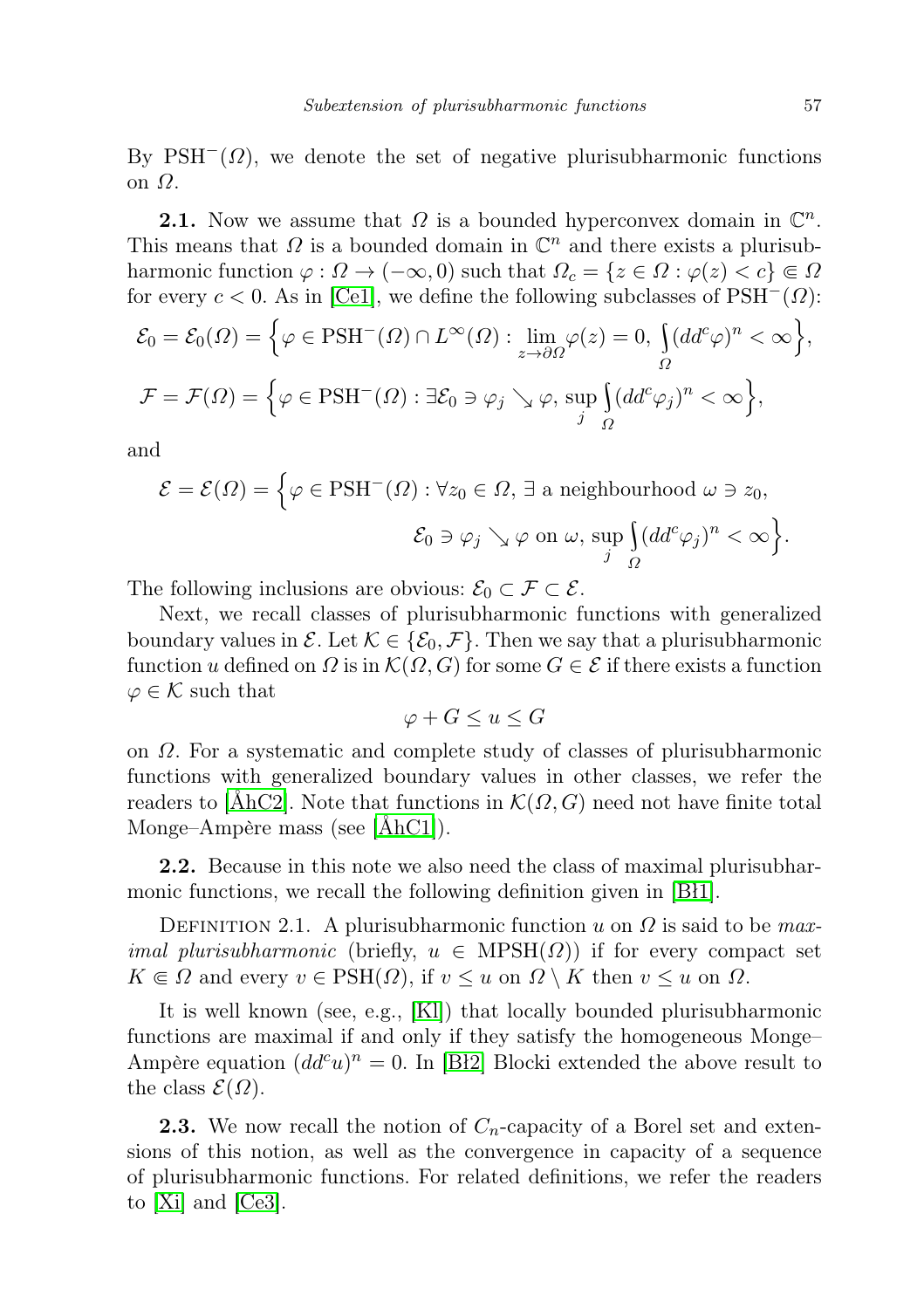Let  $\Omega$  be an open set in  $\mathbb{C}^n$  and  $E \subset \Omega$  a Borel subset. Following [\[BT\]](#page-11-4) we define the  $C_n$ -capacity of E as follows:

$$
C_n(E) = C_n(E, \Omega) = \sup \Biggl\{ \int_E (dd^c u)^n : u \in \text{PSH}(\Omega), -1 < u < 0 \Biggr\}.
$$

Extending this notion, Xing [\[Xi\]](#page-11-8) introduced the notion of  $C_{n-1}$ -capacity. Let  $E \subset \Omega$  be a Borel subset. The  $C_{n-1}$ -capacity of E is defined by

$$
C_{n-1}(E) = C_{n-1}(E, \Omega) = \sup \Biggl\{ \int_{E} (dd^{c}u)^{n-1} \wedge dd^{c}|z|^{2} : \Biggr\}
$$
  
  $u \in \text{PSH}(\Omega), -1 < u < 0 \Biggr\}.$ 

In [\[Xi\]](#page-11-8), it is remarked that there is a constant  $A_{\Omega} > 0$  such that  $C_{n-1}(E) \leq$  $A_{\Omega}C_n(E)$  for all Borel subsets  $E \subset \Omega$ .

Next, we deal with the convergence of a sequence of plurisubharmonic functions in capacity and recall an important result due to Cegrell [\[Ce3\]](#page-11-12) which we need in our proofs later.

Let  $u_j, u$  be plurisubharmonic functions in an open set  $\Omega$  of  $\mathbb{C}^n$ . We say that  $u_i$  converges to u in  $C_s$ -capacity,  $s = n, n - 1$ , if for every compact subset K of  $\Omega$  and every  $\delta > 0$ ,

$$
\lim_{j \to \infty} C_s(\{z \in K : |u_j(z) - u(z)| > \delta\}) = 0.
$$

From the inequality  $C_{n-1}(E) \leq A_{\Omega} C_n(E)$  for all  $E \subset \Omega$  it follows that convergence in  $C_n$ -capacity implies convergence in  $C_{n-1}$ -capacity. Moreover, by using the quasi-continuity of plurisubharmonic functions [\[BT\]](#page-11-4), it is not difficult to prove that if a sequence  $\{u_i\}$  of plurisubharmonic functions is increasing (or decreasing) and converges to a plurisubharmonic function  $u$ then it converges to u in  $C_n$ -capacity.

An important result proved recently by Cegrell [\[Ce3\]](#page-11-12) is as follows. Assume that  $u_0 \in \mathcal{E}$  and  $\{u_i\} \subset \mathcal{E}$  is a sequence with  $u_0 \leq u_i$  for  $j \geq 1$ . If  $u_i$  converges to a plurisubharmonic function  $u \in \mathcal{E}$  in  $C_{n-1}$ -capacity then the sequence of measures  $(dd^c u_j)^n$  converges to  $(dd^c u)^n$  in the weak<sup>\*</sup>-topology as  $j \to \infty$ . We shall use this result several times in our proofs in the next section.

3. Subextension with boundary values without changing the Monge–Ampère measures. The aim of this section is to study subextensions of plurisubharmonic functions in the class  $\mathcal{F}(\Omega, f), f \in \mathcal{E}$ . Our results differ those in [\[CH\]](#page-11-1) in that we control the Monge–Ampère mesures of subextensions and of the given function. In order to arrive at the main result of this note (Theorem [3.4](#page-7-0) below) we need some auxiliary results.

<span id="page-3-0"></span>The following proposition is the main tool in the proof of Theorem [3.4](#page-7-0) and in Section 4.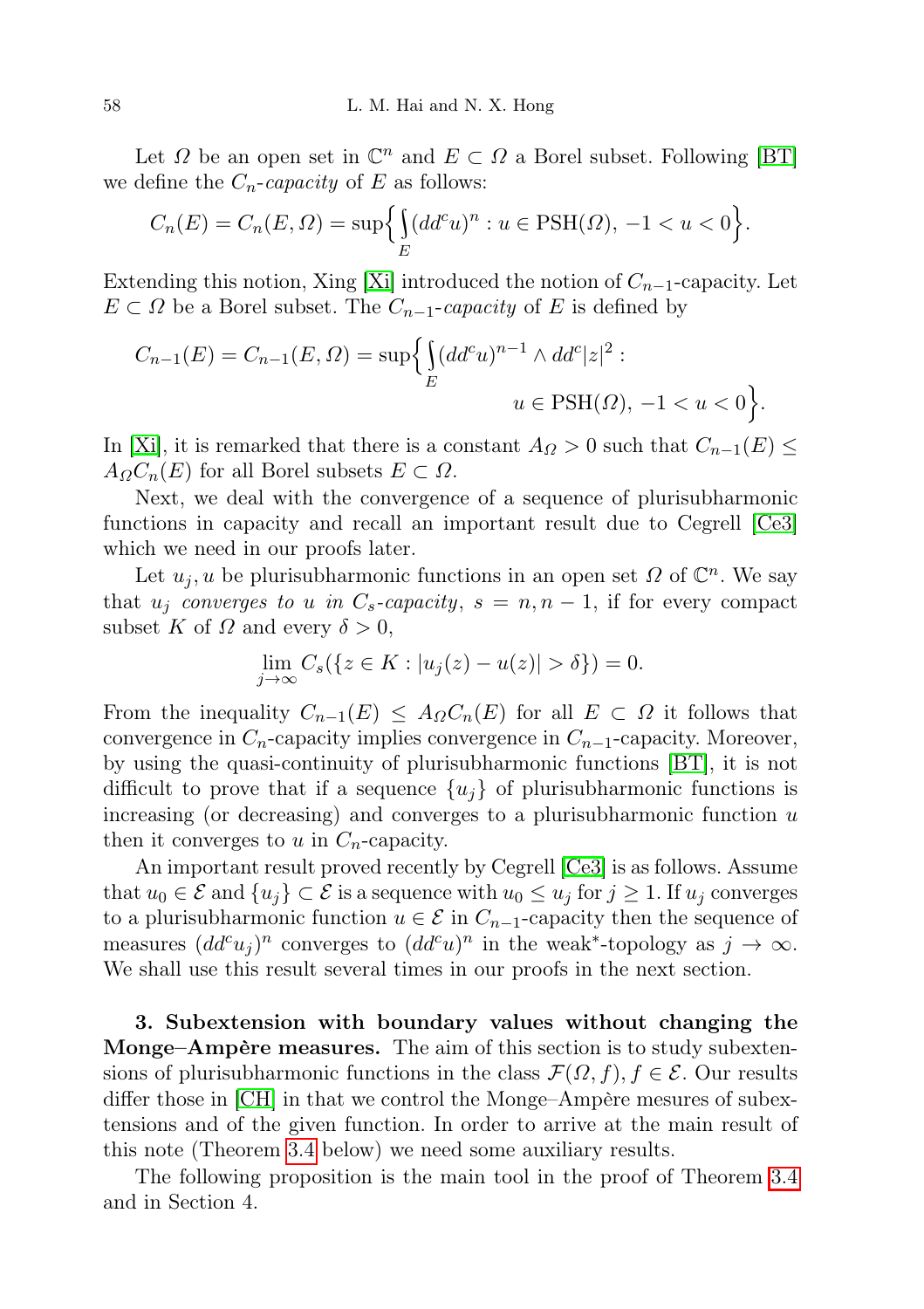PROPOSITION 3.1. Let  $\Omega \subset \widetilde{\Omega}$  be bounded hyperconvex domains in  $\mathbb{C}^n$ and let  $q \in \mathcal{E}(\tilde{\Omega}) \cap \text{MPSH}(\tilde{\Omega})$ . Assume that  $u \in \mathcal{E}(\Omega)$  satisfies the following conditions:

(a)  $\int_{\Omega} (dd^c u)^n < \infty$ ,

(b)  $(dd^c v)^n \leq 1_{\Omega}(dd^c u)^n$  on  $\Omega$  with some  $v \in \mathcal{F}(\Omega, g)$  and  $v \leq u$  on  $\Omega$ .

Then there exists  $\widetilde{u} \in \mathcal{F}(\widetilde{\Omega}, g)$  such that  $\widetilde{u} \leq v$  on  $\widetilde{\Omega}$  and  $(dd^c\widetilde{u})^n =$ <br>1.  $(dd^c\widetilde{u})^n$  on  $\widetilde{\Omega}$  $1_{\Omega}(dd^c u)^n$  on  $\Omega$ .

*Proof.* Since  $(dd^c v)^n \leq 1_{\Omega} (dd^c u)^n$  on  $\tilde{\Omega}$ , we have

$$
1_{\{v=-\infty\}}(dd^c v)^n \le 1_{\Omega \cap \{u=-\infty\}} (dd^c u)^n
$$

on  $\widetilde{\Omega}$ . Moreover, since  $v \leq u$  on  $\Omega$ , Lemma 4.1 in [\[ÅCCH\]](#page-10-0) implies that

$$
1_{\Omega \cap \{v = -\infty\}} (dd^c v)^n \ge 1_{\Omega \cap \{u = -\infty\}} (dd^c u)^n
$$

on  $\Omega$ . Therefore  $1_{\{v=-\infty\}}(dd^c v)^n = 1_{\Omega \cap \{u=-\infty\}}(dd^c u)^n$  on  $\Omega$ . Put  $\mu =$  $1_{\Omega}(dd^c u)^n - (dd^c v)^n$  on  $\tilde{\Omega}$ . We notice that  $\mu$  is a nonnegative measure vanishing on all pluripolar subsets of  $\tilde{\Omega}$ . We split the proof into three steps.

STEP 1. We prove that there exists  $w \in \mathcal{F}(\tilde{\Omega}, g)$  such that  $w \leq v$  and

$$
(dd^c w)^n \ge \mu + 1_{\{v > -\infty\}} (dd^c v)^n.
$$

Indeed, since  $\mu$  vanishes on all pluripolar sets in  $\tilde{\Omega}$  and

$$
\mu(\widetilde{\varOmega})\leq \underset{\varOmega}{\int} (dd^c u)^n<\infty,
$$

Lemma 5.14 in [\[Ce1\]](#page-11-2) implies that there exists  $v_0 \in \mathcal{F}(\tilde{\Omega})$  such that  $(dd^c v_0)^n$  $= \mu$ . Put  $w = v + v_0$ . We have  $w \in \mathcal{F}(\tilde{\Omega}, g)$ ,  $w \leq v$  and

$$
(dd^c w)^n \ge (dd^c v_0)^n + (dd^c v)^n \ge \mu + 1_{\{v > -\infty\}} (dd^c v)^n.
$$

STEP 2. Put

$$
\widetilde{u} = (\sup \{ \varphi \in \mathcal{E}(\widetilde{\Omega}) : \varphi \le v \text{ and } (dd^c \varphi)^n \ge \mu + 1_{\{v > -\infty\}} (dd^c v)^n \} )^*.
$$

It is clear that  $w \leq \tilde{u} \leq v$ . Hence,  $\tilde{u} \in \mathcal{F}(\tilde{\Omega}, g)$ . We will prove that

$$
(dd^c \widetilde{u})^n \ge 1_{\Omega} (dd^c u)^n \quad \text{on } \widetilde{\Omega}.
$$

Indeed, by using the Choquet lemma we infer that there exists a sequence  $\{\varphi_j\} \subset \mathcal{E}(\tilde{\Omega})$  such that  $\varphi_j \leq v$ ,  $(dd^c \varphi_j)^n \geq \mu + 1_{\{v > -\infty\}} (dd^c v)^n$  and

$$
\widetilde{u} = \Big(\sup_{j\in\mathbb{N}^*} \varphi_j\Big)^*.
$$

By Proposition 4.3 in [\[KH\]](#page-11-13) we can replace  $\varphi_j$  by  $\max\{w, \varphi_1, \ldots, \varphi_j\}$ . Hence, we can assume that  $w \leq \varphi_j$  and  $\varphi_j \nearrow \tilde{u}$  a.e. Therefore,  $\varphi_j \rightarrow \tilde{u}$  in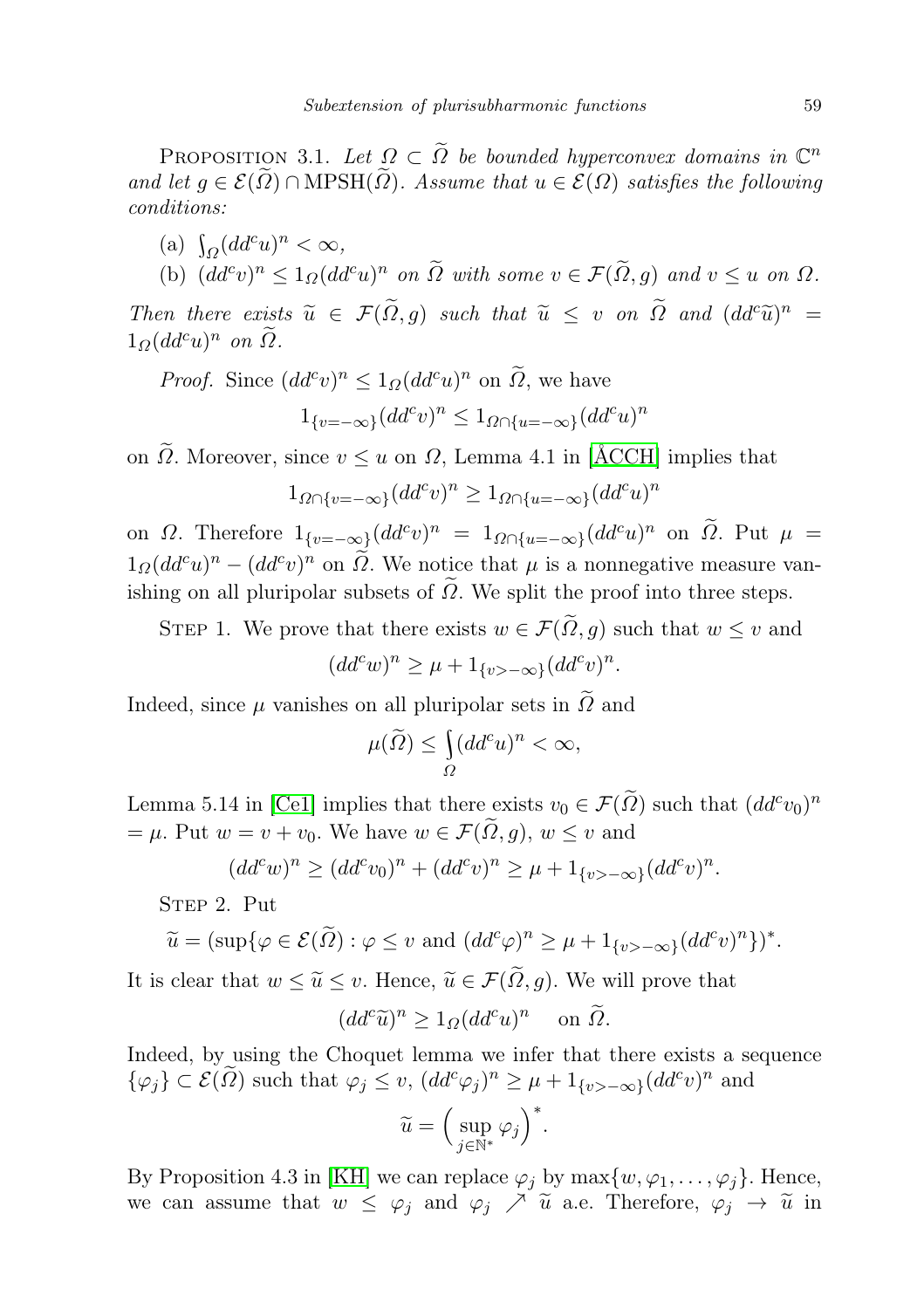$C_n$ -capacity and by [\[Ce3\]](#page-11-12) we have  $(dd^c\varphi_j)^n \to (dd^c\widetilde{u})^n$  weakly. Thus,  $(dd^c\widetilde{u})^n \geq \mu + 1_{\{v > -\infty\}}(dd^c v)^n.$ 

The above inequality is equivalent to

(3.1) 
$$
1_{\{\widetilde{u} > -\infty\}} (dd^c \widetilde{u})^n \ge \mu + 1_{\{v > -\infty\}} (dd^c v)^n.
$$

Moreover, since  $\widetilde{u} \leq v$  on  $\widetilde{Q}$ , Lemma 4.1 in [\[ÅCCH\]](#page-10-0) implies that

(3.2) 
$$
1_{\{\widetilde{u}=-\infty\}}(dd^c\widetilde{u})^n \ge 1_{\{v=-\infty\}}(dd^c v)^n.
$$

Combining (3.1) and (3.2) we infer that

$$
(dd^c \tilde{u})^n \ge \mu + (dd^c v)^n = 1_{\Omega} (dd^c u)^n.
$$

STEP 3. For each  $j = 1, 2, \ldots$ , put

 $\widetilde{u}_j = (\sup\{\varphi \in \mathcal{E}(\widetilde{\Omega}) : \varphi \leq \max(v, g - j), (dd^c \varphi)^n \geq \mu + 1_{\{v > g - j\}} (dd^c v)^n\})^*.$ It is easy to see that  $\widetilde{u} \leq \widetilde{u}_{j+1} \leq \widetilde{u}_j$  for every j and  $\widetilde{u} = \lim_{j \to \infty} \widetilde{u}_j$ . Now, since  $\mu + (dd^c \max(v, g - j))^n$  vanishes on all pluripolar sets, by Theorem 3.9 in [\[Ce2\]](#page-11-3) there exists a function  $w_j \in \mathcal{F}(\tilde{\Omega}, g)$  such that

$$
(dd^c w_j)^n = \mu + (dd^c \max(v, g - j))^n.
$$

Since  $(dd^c w_j)^n \geq (dd^c \max(v, g - j))^n$ , Theorem 3.8 in [\[Ce2\]](#page-11-3) implies that  $w_j \leq \max(v, g - j)$ . Moreover, by Theorem 4.1 in [\[KH\]](#page-11-13) we have

$$
(dd^c w_j)^n \ge \mu + 1_{\{v > g - j\}} (dd^c \max(v, g - j))^n = \mu + 1_{\{v > g - j\}} (dd^c v)^n.
$$

Hence,  $w_i \leq \tilde{u}_i$ . From Proposition 2.2 in [\[CH\]](#page-11-1) it follows that

$$
\int_{\Omega} (dd^c u)^n \leq \int_{\widetilde{\Omega}} (dd^c \widetilde{u})^n = \lim_{j \to \infty} \int_{\widetilde{\Omega}} (dd^c \widetilde{u}_j)^n
$$
  
\n
$$
\leq \limsup_{j \to \infty} \int_{\widetilde{\Omega}} (dd^c w_j)^n
$$
  
\n
$$
\leq \limsup_{j \to \infty} \int_{\widetilde{\Omega}} [\mu + (dd^c \max(v, g - j))^n] = \int_{\Omega} (dd^c u)^n.
$$

Hence,

$$
(dd^c \tilde{u})^n = 1_{\Omega} (dd^c u)^n. \blacksquare
$$

The next lemma is important for the proof of Theorem [3.4.](#page-7-0)

<span id="page-5-0"></span>LEMMA 3.2. Let  $\Omega \subset \widetilde{\Omega}$  be bounded hyperconvex domains in  $\mathbb{C}^n$ . Assume that  $f \in \mathcal{E}(\Omega)$  and  $g \in \mathcal{E}(\widetilde{\Omega}) \cap \text{MPSH}(\widetilde{\Omega})$  are such that  $f \geq g + \delta$  on  $\Omega$  with some  $\delta > 0$ . Then for every  $u \in \mathcal{E}_0(\Omega, f)$  such that the function

 $w := (\sup\{\varphi \in \text{PSH}^{-}(\widetilde{\Omega}) : \varphi \leq g \text{ on } \widetilde{\Omega} \setminus \Omega \text{ and } \varphi \leq \min(u, g) \text{ on } \Omega\})^*$ is in  $\mathcal{E}(\tilde{\Omega})$ , we have  $(dd^c w)^n \leq 1_{\Omega} (dd^c u)^n$  on  $\tilde{\Omega}$ .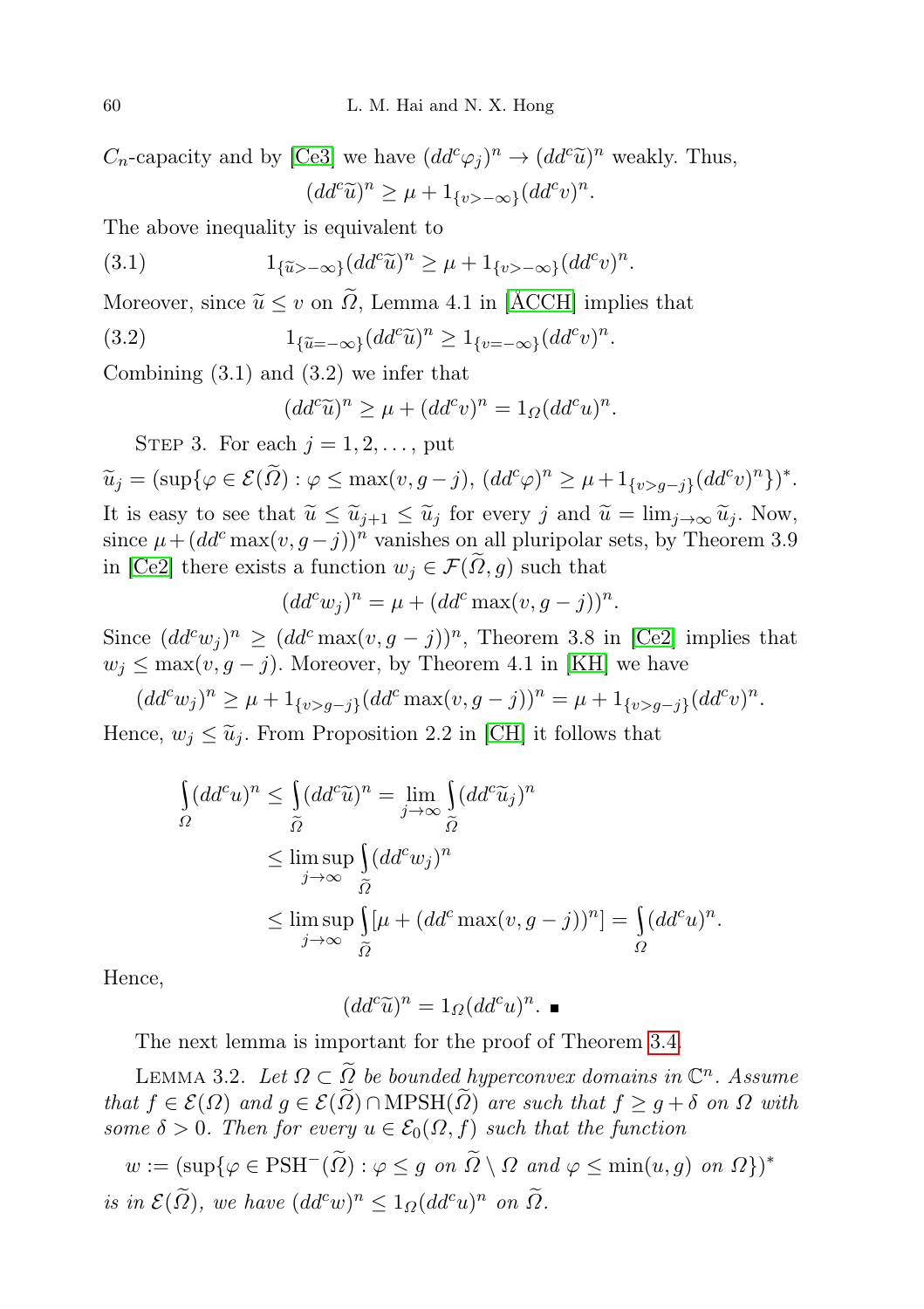Proof. We split the proof into two steps.

STEP 1. We prove that  $(dd^c w)^n = 0$  on  $\widetilde{\Omega} \backslash \Omega$ . Indeed, since  $u \in \mathcal{E}_0(\Omega, f)$ , there exists  $\psi \in \mathcal{E}_0(\Omega)$  such that  $\psi + f \le u \le f$  on  $\Omega$ . Put  $U := \overline{\{\psi < -\delta\}}$  $\in \Omega$ . Then  $\psi \geq -\delta$  on  $\Omega \setminus U$  so it is easy to see that  $\min(u, g) = g$  on  $\Omega \setminus U$ . Since  $\widetilde{\Omega}\setminus\overline{U}$  is an open set and  $g \in \text{MPSH}(\widetilde{\Omega}\setminus\overline{U})$ , we have  $w \in \text{MPSH}(\widetilde{\Omega}\setminus\overline{U})$ . Indeed, let  $v \in \text{PSH}^-(\widetilde{\Omega} \setminus \overline{U})$  and  $v \leq w$  outside  $K \Subset \widetilde{\Omega} \setminus \overline{U}$ . Put

$$
v_1 = \begin{cases} \max(v, w) & \text{on } \widetilde{\Omega} \setminus U, \\ w & \text{on } U. \end{cases}
$$

Then  $v_1 \in \text{PSH}^-(\tilde{\Omega})$  and  $v_1 \leq w \leq g$  outside K in  $\tilde{\Omega}$ . By the maximality of g it follows that  $v_1 \leq g$  on  $\tilde{\Omega}$ . It is easy to see that  $v_1 \leq \min(u,g)$  on  $\Omega$ . Hence, by definition of w it follows that  $v_1 \leq w$  on  $\tilde{\Omega}$  and the desired conclusion follows. Thus  $(dd^c w)^n = 0$  on  $\overline{\Omega} \setminus \Omega$ .

STEP 2. We will prove  $(dd^c w)^n \leq (dd^c u)^n$  on  $\Omega$ . First, we prove that  $(dd^c w)^n=0$  on  $\{w<\min(u,g)\}\cap\Omega$ . It is easy to see that

$$
\{w < \min(u, g)\} \cap \Omega = \bigcup_{a \in \mathbb{Q}^-} (\{w < a < \min(u, g)\} \cap \Omega)
$$
\n
$$
\subset \bigcup_{a, b \in \mathbb{Q}^-} \bigcup_{\varepsilon > 0} \left( (\{w < a < u - \varepsilon < b < g\} \cap \Omega) \right)
$$
\n
$$
\cup \left( \{w < a < g - \varepsilon < b < u\} \right) \cap \Omega \right).
$$

Hence, it suffices to prove that  $(dd^c w)^n = 0$  on  $\{w < a < u - \varepsilon < b < g\} \cap \Omega;$ the proof for  $\{w < a < g - \varepsilon < b < u\}$  is similar. Let  $\{u_i\} \subset \mathcal{E}_0(\Omega) \cap \mathcal{C}(\Omega)$ with  $u_j \searrow u$  on  $\Omega$  and  $\{g_j\} \subset \mathcal{E}_0(\tilde{\Omega}) \cap \mathcal{C}(\tilde{\Omega})$  be such that  $g_j \searrow g$  on  $\tilde{\Omega}$ . Put  $w_j := (\sup\{\varphi \in \text{PSH}^-(\widetilde{\Omega}) : \varphi \leq g_j \text{ on } \widetilde{\Omega} \setminus \Omega \text{ and } \varphi \leq \min(u_j, g_j) \text{ on } \Omega\})^*.$ Them  $w_j \in \mathcal{E}(\widetilde{\Omega})$ . We have  $w_j \searrow w$  as  $j \nearrow \infty$  and  $\{w < a\} = \bigcup_{k=1}^{\infty} \{w_k < a\}$ .

Hence, it suffices to show that  $(dd^c w)^n = 0$  on  $\{w_k < a < u - \varepsilon < b < g\} \cap \Omega$ . By Corollary 9.2 in [\[BT\]](#page-11-4) it is easy to see that

$$
(dd^c w_j)^n = 0 \quad \text{ on } \{w_j < \min(u_j, g_j)\} \cap \Omega.
$$

Moreover,  $\{w_k < a < u-\varepsilon < b < g\} \cap \Omega \subset \{w_i < \min(u_i, g_i)\} \cap \Omega$  for every  $j \geq k$ . Hence,

$$
(dd^c w_j)^n = 0 \quad \text{on } \{w_k < a < u - \varepsilon < b < g\} \cap \Omega
$$

for every  $j \geq k$ . Therefore,

$$
\max(g-b,0)(dd^c w_j)^n = 0 \quad \text{on } \{w_k < a < u - \varepsilon < b\} \cap \Omega
$$

for every  $j \geq k$ . Hence,

$$
\max(u-\varepsilon-a,0)\max(g-b,0)(dd^c w_j)^n=0 \quad \text{on } \{w_k < a\} \cap \{u < b+\varepsilon\} \cap \Omega
$$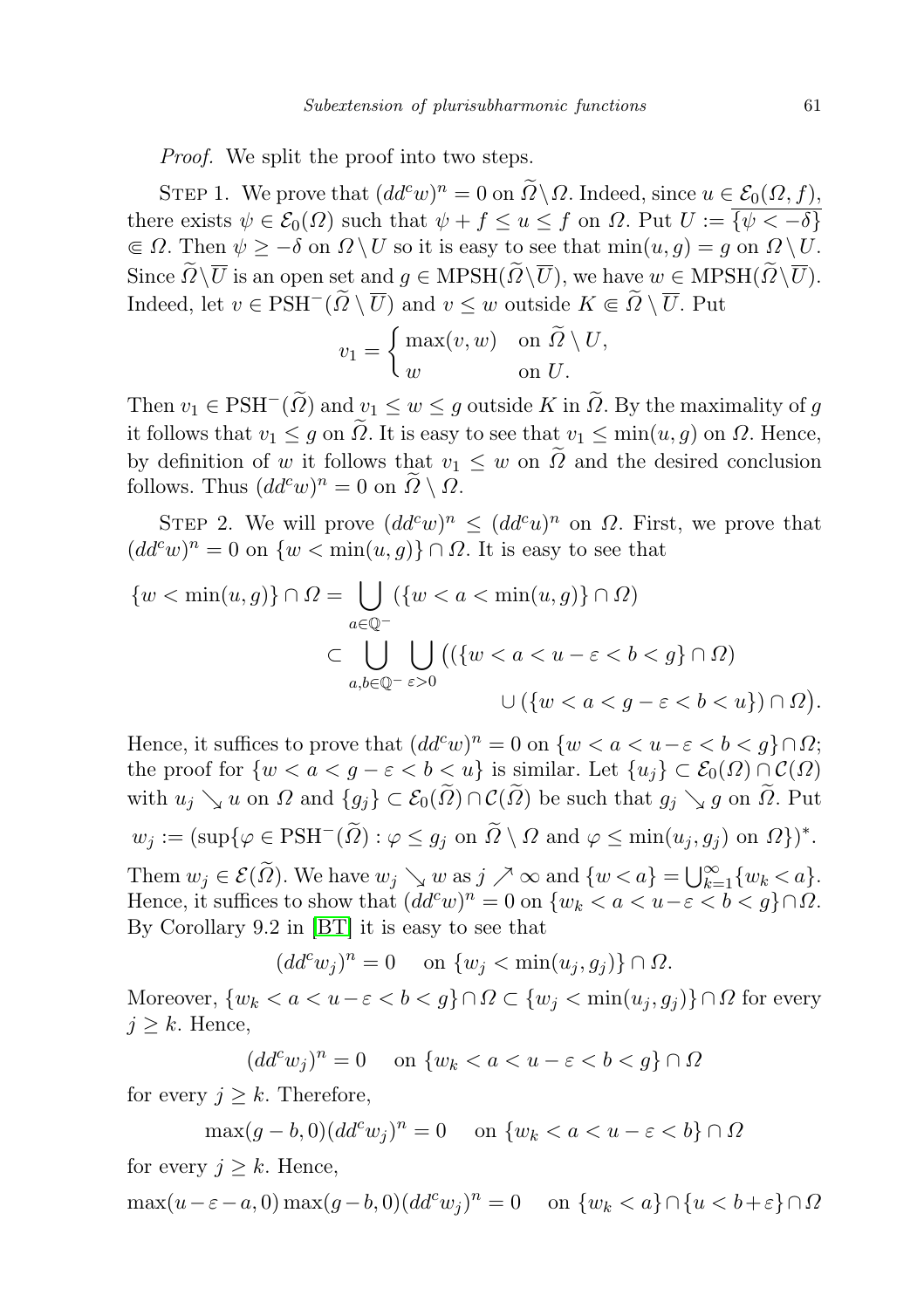for every  $j \geq k$ . This is equivalent to

$$
[(\max(u - \varepsilon - a, 0) + \max(g - b, 0))^2 - \max(u - \varepsilon - a, 0)^2 - \max(g - b, 0)^2](dd^c w_j)^n = 0
$$

on  $\{w_k < a\} \cap \{u < b + \varepsilon\} \cap \Omega$  for every  $j \ge k$ . Therefore, by Corollary 3.3 in [\[Ce3\]](#page-11-12) we get

$$
[(\max(u - \varepsilon - a, 0) + \max(g - b, 0))^2 - \max(u - \varepsilon - a, 0)^2 - \max(g - b, 0)^2](dd^c w)^n = 0
$$

on  $\{w_k < a\} \cap \{u < b + \varepsilon\} \cap \Omega$ . Thus Lemma 4.2 in [\[KH\]](#page-11-13) implies that  $(dd^c w)^n=0$  on  $\{w < a < u-\varepsilon < b < g\} \cap \Omega$ .

Now we prove that  $(dd^c w)^n \leq (dd^c u)^n$  on  $\{w = \min(u,g)\} \cap \Omega$ . Indeed, since  $\{w = \min(u, g)\}\subset \{w = g\} \cup \{w = u\}$  so it suffices to prove that  $(dd^c w)^n \leq (dd^c u)^n$  on  $\{w = g\} \cup \{w = u\}$ . Let K be a compact set in  $\{w = g\}$ . Since  $K \in \{w + 1/j > g\}$  for every j so by Theorem 4.1 in [\[KH\]](#page-11-13) we have

$$
\int_{K} (dd^c w)^n = \lim_{j \to \infty} \int_{K} (dd^c \max(w + 1/j, g))^n
$$

$$
\leq \int_{K} (dd^c \max(w, g))^n = \int_{K} (dd^c g)^n.
$$

Hence,  $(dd^c w)^n \leq (dd^c g)^n = 0 \leq (dd^c u)^n$  on  $\{w = g\}$ . Similarly,  $(dd^c w)^n \leq$  $(dd^c u)^n$  on  $\{w=u\}$ . Therefore,  $(dd^c w)^n \leq (dd^c u)^n$  on  $\Omega$ .

<span id="page-7-1"></span>REMARK 3.3. From the above proof we have the following. Assume that  $\Omega$  is a bounded hyperconvex domain in  $\mathbb{C}^n$ ,  $\mu$  is a nonnegative measure in  $\Omega$ , and  $u, v \in \mathcal{E}(\Omega)$  are such that  $(dd^c u)^n \leq 1_A\mu$ ,  $(dd^c v)^n \leq 1_B\mu$ , where  $A \cap B = \emptyset$  and

$$
w := (\sup{\varphi \in \text{PSH}^-(\Omega) : \varphi \le \min(u, v) \text{ on } \Omega})^* \in \mathcal{E}(\Omega).
$$

Then  $(dd^c w)^n \leq 1_{A\cup B}\mu$ .

Now we are in a position to state the main result of the paper. Note that in our result, in contrast to [\[CeZe\]](#page-11-0), the assumption that  $\Omega \in \Omega$  is not necessary. At the same time, compared with Theorem 1.1 in [\[CH\]](#page-11-1), we obtain a better relation between the Monge–Ampère measures of a subextension and the given function.

<span id="page-7-0"></span>THEOREM 3.4. Let  $\Omega \subset \widetilde{\Omega}$  be bounded hyperconvex domains in  $\mathbb{C}^n$  and let  $f \in \mathcal{E}(\Omega)$  and  $g \in \mathcal{E}(\tilde{\Omega}) \cap \text{MPSH}(\tilde{\Omega})$  with  $f \geq g$  on  $\Omega$ . Then for every  $u \in \mathcal{F}(\Omega, f)$  with  $\int_{\Omega} (dd^c u)^n < \infty$  there exists  $\widetilde{u} \in \mathcal{F}(\widetilde{\Omega}, g)$  such that  $\widetilde{u} \leq u$ on  $\Omega$  and  $(dd^c\widetilde{u})^n = 1_{\Omega}(dd^c u)^n$  on  $\widetilde{\Omega}$ .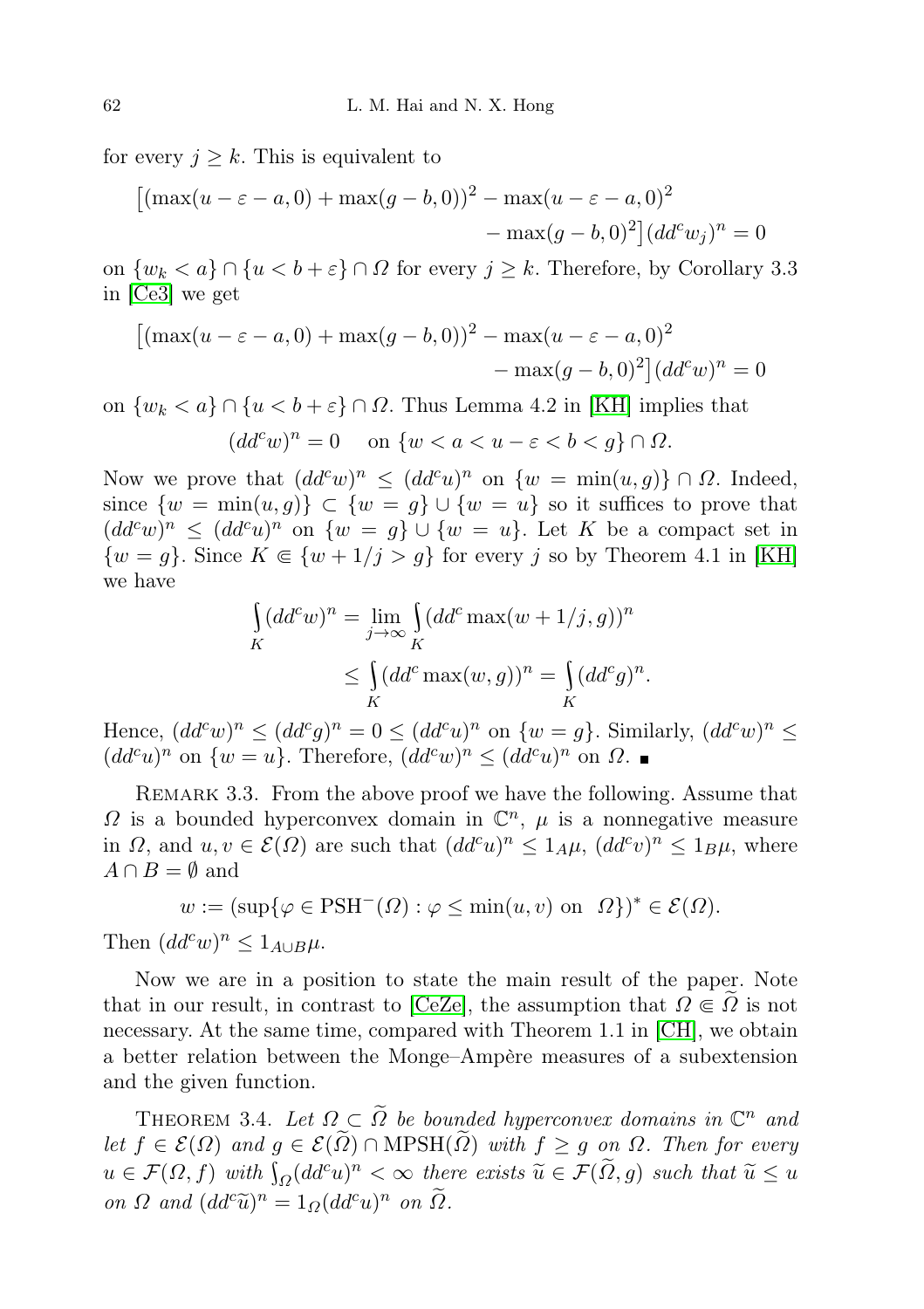*Proof.* By Proposition [3.1](#page-3-0) it suffices to construct a function  $v \in \mathcal{F}(\Omega, g)$ such that  $v \leq u$  on  $\Omega$  and  $(dd^c v)^n \leq 1_{\Omega} (dd^c u)^n$  on  $\widetilde{\Omega}$ .

First, we prove that there exists  $w \in \mathcal{F}(\tilde{\Omega}, g)$  such that  $w \leq u$  on  $\Omega$ . Indeed, since  $u \in \mathcal{F}(\Omega, f)$ , there exists  $u_0 \in \mathcal{F}(\Omega)$  such that  $u_0 + f \le u \le f$ on  $\Omega$ . By Lemma 4.5 in [\[H2\]](#page-11-14) there exist  $\widetilde{u}_0 \in \mathcal{F}(\Omega)$  such that  $\widetilde{u}_0 \leq u_0$  on  $\Omega$ . Put  $w := \widetilde{u}_0 + g$ . Then  $w \in \mathcal{F}(\widetilde{\Omega}, g)$ . Moreover, since  $f \geq g$  on  $\Omega$ , we have  $w \leq u_0 + f \leq u$  on  $\Omega$ .

Now, since  $u \in \mathcal{F}(\Omega, f)$ , there exists  $\{u_i\} \subset \mathcal{E}_0(\Omega, f)$  such that  $u_i \searrow u$ as  $j \nearrow \infty$ . Indeed, from the definition of  $\mathcal{F}(\Omega, f)$  there exists  $\psi \in \mathcal{F}$  such that

$$
\psi + f \le u \le f
$$

on  $\Omega$ . Take a sequence  $\{\psi_i\} \subset \mathcal{E}_0(\Omega)$  such that  $\psi_i \searrow \psi$  on  $\Omega$ . Put  $u_i =$  $\max(\psi_i + f, u)$ . Then  $u_i \in \mathcal{E}_0(\Omega, f)$  and  $u_i \searrow u$  on  $\Omega$  as  $j \nearrow \infty$ , as desired. Choose a sequence  $\delta_j \searrow 0$ . Put  $g_j = g - \delta_j$  and

 $v_{j,k} := (\sup\{\varphi \in \text{PSH}^{-}(\widetilde{\Omega}) : \varphi \leq g_k \text{ on } \widetilde{\Omega} \setminus \Omega \text{ and } \varphi \leq \min(u_j, g_k) \text{ on } \Omega\})^*.$ It is easy to see that  $w - \delta_k \leq v_{j,k}$  on  $\tilde{\Omega}$ , so  $v_{j,k} \in \mathcal{E}(\tilde{\Omega})$ . Moreover,  $\{v_{j,k}\}_{k\geq 1}$ is increasing as  $k \nearrow \infty$ . Lemma [3.2](#page-5-0) implies that  $(dd^c v_{j,k})^n \leq 1_{\Omega} (dd^c u_j)^n$ on  $\tilde{\Omega}$ . Put  $v_j = (\lim_{k \to \infty} v_{j,k})^*$ . We have  $v_{j,k} \nearrow v_j$  a.e. on  $\tilde{\Omega}$ , hence by [\[Ce3\]](#page-11-12) we get  $(dd^c v_j)^n \leq 1_{\Omega} (dd^c u_j)^n$  on  $\widetilde{\Omega}$ .

On the other hand, it is easy to see that  $v_i \searrow v \in \mathcal{E}(\Omega)$  so again by [\[Ce3\]](#page-11-12) we get  $(dd^c v_j)^n \to (dd^c v)^n$  weakly in  $\tilde{\Omega}$ . Moreover, by Lemma 3.1 in [\[Ce1\]](#page-11-2) and Corollary 3.4 in [\[ÅCCH\]](#page-10-0) it follows that  $1_{\Omega}(dd^c u_j)^n \to 1_{\Omega}(dd^c u)^n$  weakly in  $\tilde{\Omega}$ . Therefore,

$$
(dd^c v)^n \le 1_{\Omega} (dd^c u)^n \quad \text{on } \widetilde{\Omega}.
$$

Finally, since  $w \le v \le g$  on  $\tilde{\Omega}$ , we have  $v \in \mathcal{F}(\tilde{\Omega}, g)$  and  $v \le u$  on  $\Omega$ , and the desired conclusion follows.  $\blacksquare$ 

From the above theorem we have the following corollary which deals with the weak<sup>∗</sup> -convergence of the sequence of the Monge–Ampère measures of subextensions when the given sequence is convergent in  $C_{n-1}$ -capacity.

<span id="page-8-0"></span>COROLLARY 3.5. Let  $\Omega \subset \widetilde{\Omega}$  be bounded hyperconvex domains in  $\mathbb{C}^n$ , and  $f \in \mathcal{E}(\Omega)$  and  $g \in \mathcal{E}(\widetilde{\Omega}) \cap \text{MPSH}(\widetilde{\Omega})$  be such that  $f \geq g$  on  $\Omega$ . Then for every sequence  $u_j, u_0 \subset \mathcal{F}(\Omega, f)$  such that  $u_j \geq u_0$  for all  $j \geq 1$  and  $\int_{\Omega} (dd^c u_j)^n \, < \, \infty, \, \int_{\Omega} (dd^c u_0)^n \, < \, \infty, \, \text{ and } \, u_j \, \text{ is convergent to } u_0 \, \text{ in } C_{n-1}.$ capacity on  $\Omega$ , the subextensions  $\widetilde{u}_i, \widetilde{u}_0 \subset \mathcal{F}(\Omega, g)$  of  $u_i, u_0$  as in Theorem [3](#page-7-0).4 are such that  $(dd^c\widetilde{u}_j)^n$  is weakly<sup>\*</sup>-convergent to  $(dd^c\widetilde{u}_0)^n$  as  $j \to \infty$ .

*Proof.* First we show that for every  $\varphi \in \text{PSH}^-(\Omega) \cap L^{\infty}(\Omega)$ ,

(3.3) 
$$
\lim_{j \to \infty} \int_{\Omega} \varphi (dd^c u_j)^n = \int_{\Omega} \varphi (dd^c u_0)^n.
$$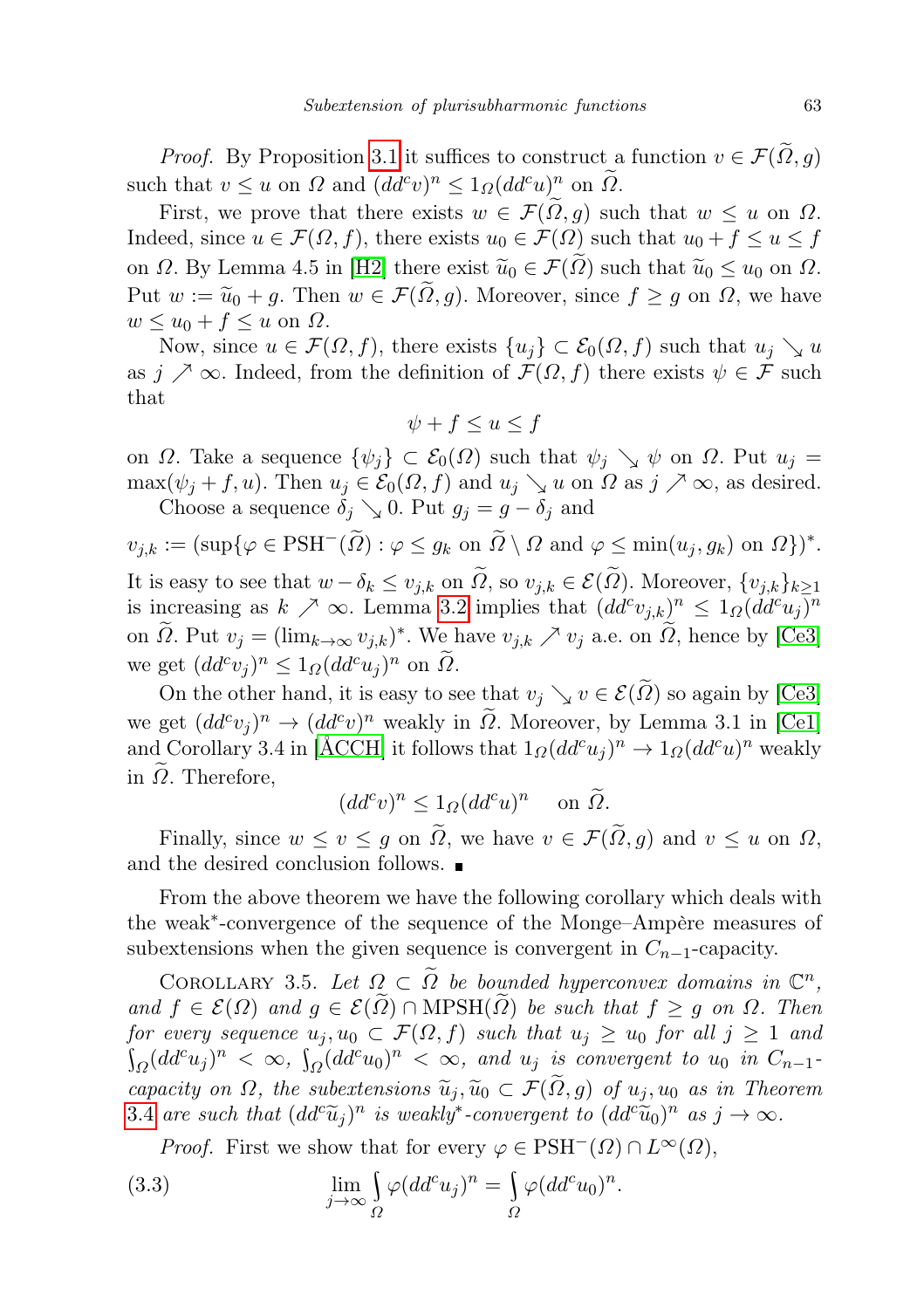Indeed, from the hypothesis it follows that  $u_i$  converges to  $u_0$  on  $\Omega$  in measure with respect to the Lebesgue measure  $dV_n$  on  $\mathbb{C}^n$ . Hence, there exists a subsequence of  $\{u_i\}_{i\geq 1}$  that converges to  $u_0$  a.e. on  $\Omega$ . Without loss of generality we may assume that  $u_j$  is convergent to  $u_0$  a.e. on  $\Omega$ . Put  $v_j :=$  $(\sup\{u_s : s \geq j\})^*$ . We have  $u_j \leq v_j$ , and hence  $v_j \in \mathcal{F}(\Omega, f)$  and  $v_j \searrow u_0$ as  $j \to \infty$ . Corollary 3.4 in [\[ÅCCH\]](#page-10-0) implies that if  $\varphi \in \text{PSH}^-(\Omega) \cap L^{\infty}(\Omega)$ then

$$
\lim_{j \to \infty} \int_{\Omega} \varphi (dd^c v_j)^n = \int_{\Omega} \varphi (dd^c u_0)^n.
$$

Moreover, since  $u_0 \leq u_i \leq v_i$  on  $\Omega$ , Lemma 3.3 in [ACCH] yields

$$
\int_{\Omega} \varphi (dd^c v_j)^n \ge \int_{\Omega} \varphi (dd^c u_j)^n \ge \int_{\Omega} \varphi (dd^c u_0)^n.
$$

Hence, we get

$$
\lim_{j \to \infty} \int_{\Omega} \varphi (dd^c v_j)^n = \lim_{j \to \infty} \int_{\Omega} \varphi (dd^c u_j)^n = \int_{\Omega} \varphi (dd^c u_0)^n,
$$

and (3.3) is proved.

Now, by Theorem [3.4](#page-7-0) there exist subextensions  $\tilde{u}_i, \tilde{u}_0 \in \mathcal{F}(\tilde{\Omega}, g)$  of  $u_j, u_0$ such that  $\widetilde{u}_j \leq u_j$  and  $\widetilde{u}_0 \leq u_0$  on  $\Omega$  and  $(dd^c\widetilde{u}_j)^n = 1_{\Omega}(dd^cu_j)^n$  and  $(dd^c\widetilde{u}_j)^n = 1_{\Omega}(dd^cu_j)^n$  and  $(dd^c\widetilde{u}_j)^n$  is weakly convergent to  $(dd^c\tilde{u}_0)^n = 1_{\Omega}(dd^c u_0)^n$ . We prove that  $(dd^c\tilde{u}_j)^n$  is weakly\*-convergent to  $(dd^c\tilde{u}_0)^n$ . Indeed, assume that  $\chi \in C_0^{\infty}(\tilde{\Omega})$ . By Lemma 3.1 in [\[Ce1\]](#page-11-2) there exist  $\varphi_1, \varphi_2 \in \mathcal{E}_0(\tilde{\Omega})$  such that  $\chi = \varphi_1 - \varphi_2$ . We have

$$
\lim_{j \to \infty} \int_{\widetilde{\Omega}} \chi (dd^c \widetilde{u}_j)^n = \lim_{j \to \infty} \int_{\Omega} \varphi_1 (dd^c u_j)^n - \lim_{j \to \infty} \int_{\Omega} \varphi_2 (dd^c u_j)^n
$$

$$
= \int_{\Omega} \varphi_1 (dd^c u_0)^n - \int_{\Omega} \varphi_2 (dd^c u_0)^n = \int_{\widetilde{\Omega}} \chi (dd^c \widetilde{u}_0)^n,
$$

and we get the required conclusion.

4. Applications. In this section we give an application of Theorem [3.4](#page-7-0) to solving the Dirichlet problem in the class  $\mathcal{F}(\Omega, g), g \in \text{MPSH}(\Omega) \cap \mathcal{E}(\Omega)$ , without the assumption that the measure  $\mu$  vanishes on all pluripolar sets.

PROPOSITION 4.1. Let  $\Omega$  be a bounded hyperconvex domain in  $\mathbb{C}^n$  and let  $\mu$  be a nonnegative measure in  $\Omega$  with  $\mu(\Omega) < \infty$ . Assume that  $g \in$  $\mathcal{E}(\Omega) \cap \text{MPSH}(\Omega)$ . Then there exists  $u \in \mathcal{F}(\Omega, g)$  with  $(dd^c u)^n = \mu$  in  $\Omega$ if and only if for every hyperconvex domain  $U \\\in \Omega$  there exists  $u_U \in \mathcal{E}(U)$ such that  $(dd^c u_U)^n = \mu$  on U.

*Proof.* Necessity follows from the local property of the class  $\mathcal{E}(\Omega)$ . To prove sufficiency, let  $\{\Omega_j\}_{j\geq 1}$  be hyperconvex domains in  $\Omega$  such that  $\Omega_j \in$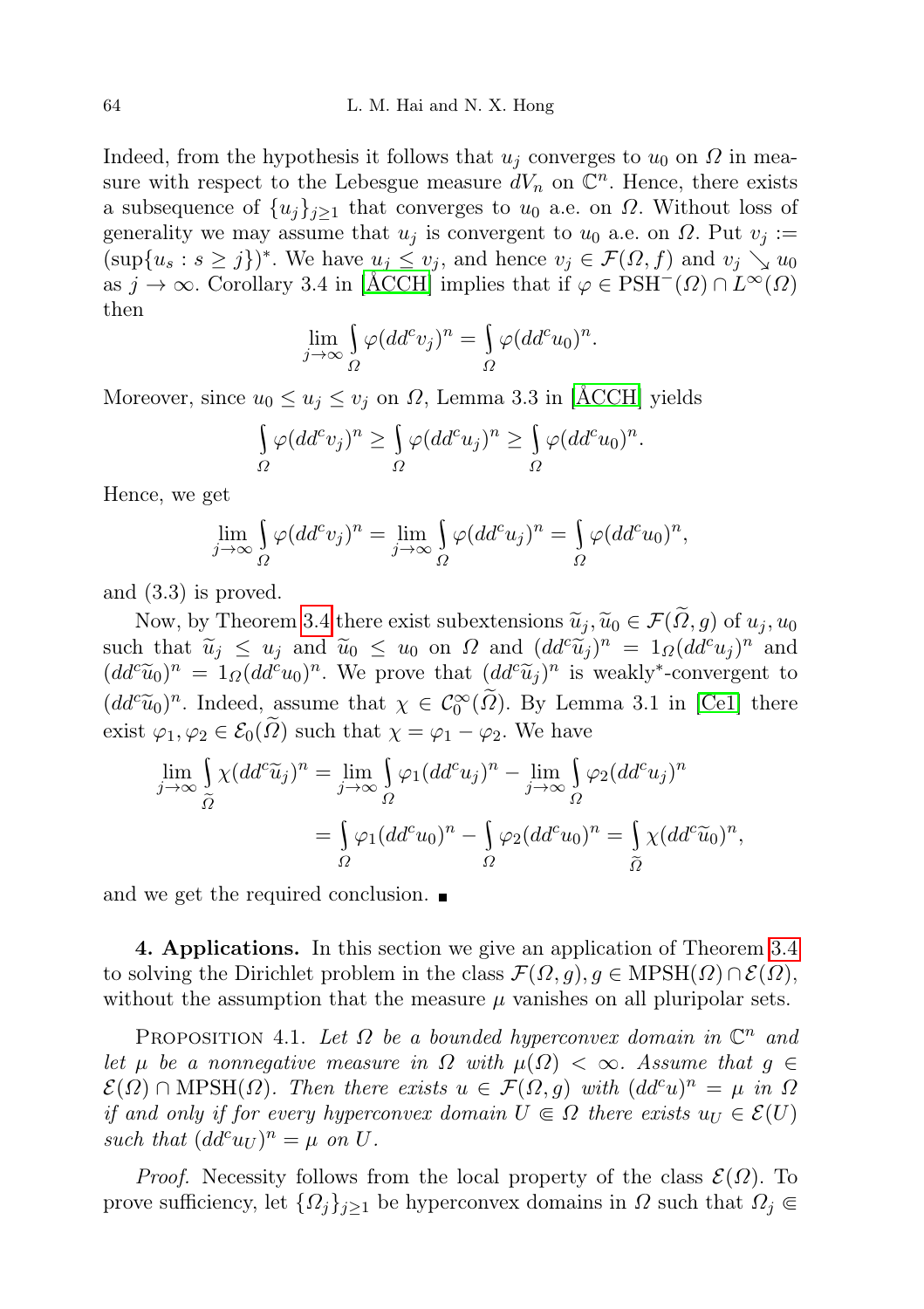$$
\Omega_{j+1} \Subset \Omega \text{ and } \bigcup_{j=1}^{\infty} \Omega_j = \Omega. \text{ Put } \Omega_0 = \emptyset \text{ and}
$$

$$
\varphi_j := (\sup \{ \varphi \in \text{PSH}^-(\Omega_{j+2}) : \varphi \le u_{\Omega_{j+2}} \text{ on } \Omega_{j+1} \})^*.
$$

Since  $u_{\Omega_{j+2}} \in \mathcal{E}(\Omega_{j+2})$ , we have  $\varphi_j \in \mathcal{F}(\Omega_{j+2})$ . Moreover,

 $(dd^c\varphi_j)^n\geq 1_{\Omega_j\setminus\Omega_{j-1}}\mu.$ 

Hence, by Theorem 4.14 in [\[ÅCCH\]](#page-10-0) there exists  $\psi_j \in \mathcal{F}(\Omega_{j+2}, g)$  such that  $(dd^c\psi_j)^n = 1_{\Omega_j\backslash\Omega_{j-1}}\mu$  on  $\Omega_{j+2}$ . Therefore, by Theorem [3.4](#page-7-0) there exists  $w_j \in \mathcal{F}(\Omega, g)$  such that  $w_j \leq \psi_j$  on  $\Omega_{j+2}$  and  $(dd^c w_j)^n = 1_{\Omega_{j+2}} (dd^c \psi_j)^n =$  $1_{\Omega_{j+2}} 1_{\Omega_j \setminus \Omega_{j-1}} \mu = 1_{\Omega_j \setminus \Omega_{j-1}} \mu$  on  $\Omega$ .

Now, we claim that there exists a decreasing sequence  $\{u_i\} \subset \mathcal{F}(\Omega, g)$ with  $(dd^c u_j)^n = 1_{\Omega_j}\mu$  on  $\Omega$ . Put  $u_1 := w_1$ . Assume by induction that we have determined  $u_i$ . We find  $u_{i+1}$  as follows. Put

$$
v_{j+1} := (\sup \{ \varphi \in \text{PSH}^-(\Omega) : \varphi \le \min(u_j, w_{j+1}) \text{ on } \Omega \})^*.
$$

Note that  $u_j + w_{j+1} \le v_{j+1}$  on  $\Omega$ , so  $v_{j+1} \in \mathcal{F}(\Omega, g)$ . By Remark [3.3](#page-7-1) we have  $(dd^c v_{j+1})^n \leq 1_{\Omega_{j+1}}\mu$ . Therefore, by the proof of Proposition [3.1](#page-3-0) there exists  $u_{j+1} \in \mathcal{F}(\Omega, g)$  such that  $u_{j+1} \le v_{j+1} \le u_j$  and  $(dd^c u_{j+1})^n = 1_{\Omega_{j+1}}\mu$ , and the claim follows.

Put  $u := \lim_{i \to \infty} u_i$ . Since

$$
\sup_j \int_{\Omega} (dd^c u_j)^n \le \mu(\Omega) < \infty,
$$

Proposition 2.3 in [\[CH\]](#page-11-1) implies that  $u \in \mathcal{F}(\Omega, g)$ . It is clear that  $(dd^c u)^n = \mu$ and the desired conclusion follows.  $\blacksquare$ 

COROLLARY 4.2. Let  $\Omega$  be a bounded hyperconvex domain in  $\mathbb{C}^n$  and let  $g \in \mathcal{E}(\Omega) \cap \text{MPSH}(\Omega)$ . Assume that  $u \in \mathcal{E}(\Omega)$  with  $\int_{\Omega} (dd^c u)^n < \infty$ . Then there exists  $v \in \mathcal{F}(\Omega, g)$  such that  $(dd^c v)^n = (dd^c u)^n$ .

*Proof.* Apply the above proposition to the measure  $\mu = (dd^c u)^n$ .

Acknowledgments. The authors would like to thank the referees for valuable remarks which led to the improvement of the exposition of the paper. The paper was written when the authors were visiting the Vietnam Institute for Advanced Study in Mathematics (VIASM). The authors would like to thank the VIASM for their kind hospitality and support.

## References

- [\[Åh\]](http://dx.doi.org/10.1307/mmj/1177681988) P. Åhag, A Dirichlet problem for the complex Monge–Ampère operator in  $\mathcal{F}(f)$ , Michigan Math. J. 55 (2007), 123–138.
- <span id="page-10-0"></span>[\[ÅCCH\]](http://dx.doi.org/10.1016/j.matpur.2009.06.001) P. Åhag, U. Cegrell, R. Czyż and P. H. Hiep, Monge–Ampère measures on pluripolar sets, J. Math. Pures Appl. 92 (2009), 613–627.
- <span id="page-10-1"></span>[ÅhC1] P. Åhag and R. Czyż, The connection between the Cegrell classes and compliant functions, Math. Scand. 99 (2006), 87–98.